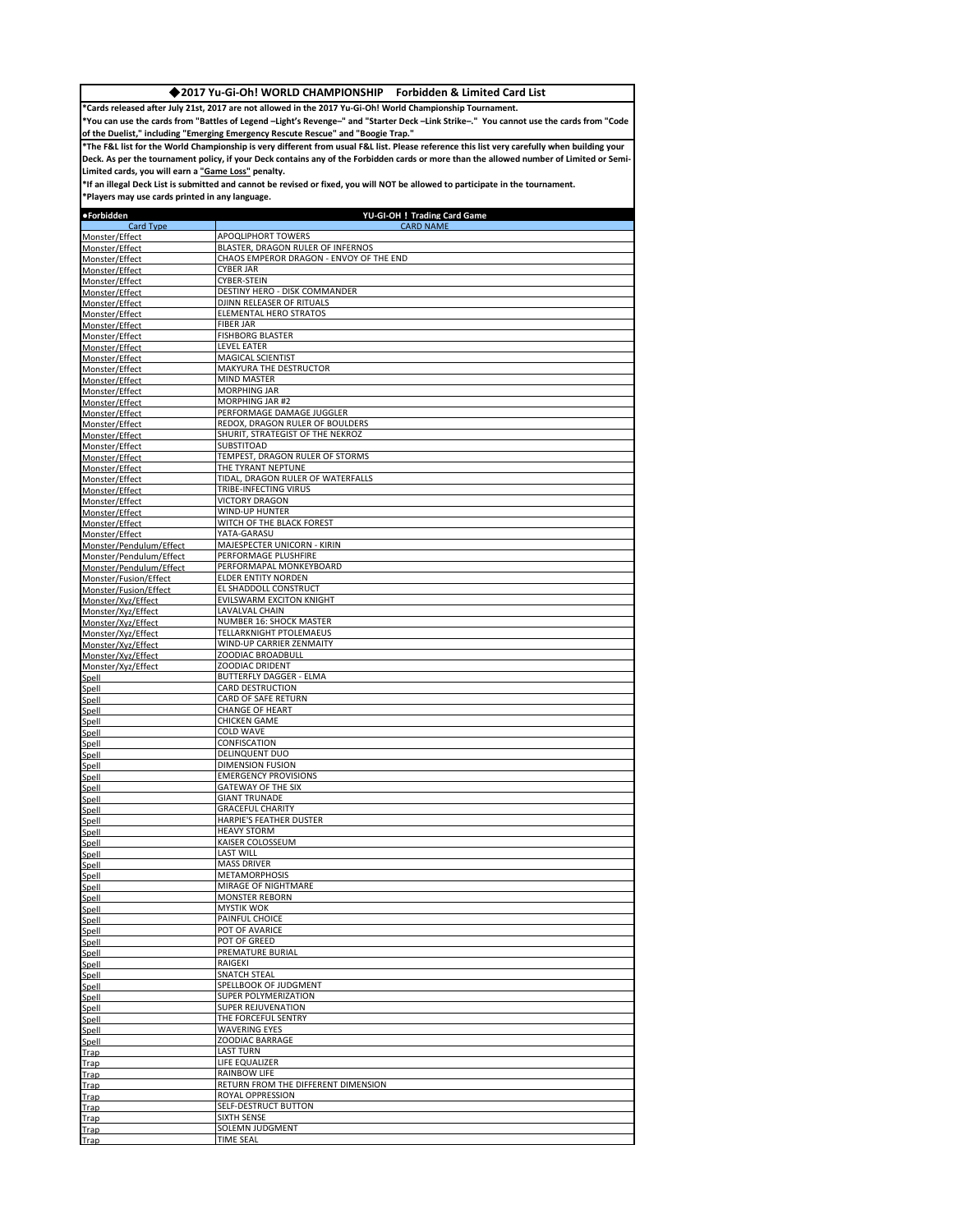| Trap                    | TRAP DUSTSHOOT                             |
|-------------------------|--------------------------------------------|
| Trap                    | TRI-AND-GUESS                              |
| Trap                    | ULTIMATE OFFERING                          |
|                         | <b>VANITY'S EMPTINESS</b>                  |
| Trap<br>Trap            | PENDULUM SWITCH                            |
| Monster/Xyz/Effect      | <b>TORNADO DRAGON</b>                      |
| Monster/Effect          | <b>SUBTERROR FIENDESS</b>                  |
| Monster/Effect          | <b>SUBTERROR BEHEMOTH PHOSPHEROGLACIER</b> |
| Monster/Effect          | SUBTERROR BEHEMOTH SPELEOGEIST             |
| <b>Trap</b>             | <b>SUBTERROR FINAL BATTLE</b>              |
| Monster/Effect          | SPYRAL SLEEPER                             |
| Monster/Effect          | SPYRAL GEAR - LAST RESORT                  |
|                         | SPYRAL GEAR - FULLY ARMED                  |
| Spell<br>Trap           | SPYRAL MISSION - RESCUE                    |
| Spell                   | <b>FUSION RECYCLING PLANT</b>              |
| Monster/Fusion/Tuner    | SEA MONSTER OF THESEUS                     |
| Monster/Effect          | SUBTERROR NEMESIS DEFENDER                 |
| Monster/Effect          | SUBTERROR BEHEMOTH DRAGOSSUARY             |
| Monster/Effect          | SUBTERROR BEHEMOTH VOLTELLURIC             |
| Spell                   | SUBTERROR CAVE CLASH                       |
| Monster/Effect          | SPYGAL MISTY                               |
| Monster/Effect          | SPYRAL TOUGH                               |
| Trap                    | SPYRAL GEAR - UTILITY WIRE                 |
| Trap                    | SPYRAL MISSION - RECAPTURE                 |
| Trap                    | SPACE DRAGSTER                             |
| Monster/Synchro/Effect  | <b>VERMILLION DRAGON MECH</b>              |
| Monster/Effect          | SUBTERROR NEMESIS ARCHER                   |
| Monster/Effect          | SUBTERROR BEHEMOTH STYGOKRAKEN             |
| Monster/Effect          | <b>SUBTERROR BEHEMOTH ULTRAMAFUS</b>       |
| Trap                    | SUBTERROR BEHEMOTH BURROWING               |
| Monster/Effect          | <b>CHARMING RESORT STAFF</b>               |
| Monster/Effect          | SPYRAL MASTER PLAN                         |
|                         | SPYRAL MISSION - ASSAULT                   |
| Spell<br>Spell          | SPYRAL RESORT                              |
| Monster/Effect          | MAGICAL SOMETHING                          |
|                         | NINJITSU ART NOTEBOOK                      |
| Spell<br>Monster/Effect | <b>SUBTERROR NEMESIS WARRIOR</b>           |
| Monster/Effect          | <b>SUBTERROR BEHEMOTH UMASTRYX</b>         |
| Monster/Effect          | SUBTERROR BEHEMOTH STALAGMO                |
| Spell                   | THE HIDDEN CITY                            |
| Monster/Effect          | SPYRAL SUPER AGENT                         |
| Monster/Effect          | SPYRAL QUIK-FIX                            |
| Monster/Effect          | <b>SPYRAL GEAR - DRONE</b>                 |
| Spell                   | SPYRAL GEAR - BIG RED                      |
| Spell                   | <b>EMERGING EMERGENCY RESCUTE RESCUE</b>   |
| Spell                   | <b>BOOGIE TRAP</b>                         |
| Spell                   | <b>UNITY</b>                               |
| Spell                   | YU-JO FRIENDSHIP                           |
| Trap                    | JUDGMENT OF THE PHARAOH                    |
| Monster/Effect          | <b>TROPOSPHERE</b>                         |
| Monster/Effect          | GALAXY-EYES CIPHER BLADE DRAGON            |
| Monster/Effect          | APPRENTICE ILLUSION MAGICIAN               |
| Monster/Effect          | <b>GAGAGA HEAD</b>                         |
| Monster/Effect          | <b>INFERNITY GENERAL</b>                   |
| Monster/Pendulum/Effect | <b>ODD-EYES PERSONA DRAGON</b>             |
| Monster/Pendulum/Effect | <b>ODD-EYES PHANTOM DRAGON</b>             |
| Monster/Xyz/Effect      | NUMBER 93: UTOPIA KAISER                   |
| Monster/Xyz/Effect      | NUMBER 72: SHOGI ROOK                      |
| Monster/Synchro/Effect  | BEELZEUS OF THE DIABOLIC DRAGONS           |
| Monster/Svnchro/Effect  | STARDUST CHRONICLE SPARK DRAGON            |
| Monster/Svnchro/Effect  | <b>BLOOD MEFIST</b>                        |
| Monster/Svnchro/Effect  | <b>ASCENSION SKY DRAGON</b>                |
|                         |                                            |

| • Limited        |                                               |
|------------------|-----------------------------------------------|
| <b>Card Type</b> | <b>CARD NAME</b>                              |
| Monster/Normal   | LEFT ARM OF THE FORBIDDEN ONE                 |
| Monster/Normal   | LEFT LEG OF THE FORBIDDEN ONE                 |
| Monster/Normal   | RIGHT ARM OF THE FORBIDDEN ONE                |
| Monster/Normal   | RIGHT LEG OF THE FORBIDDEN ONE                |
| Monster/Effect   | ARTIFACT MORALLTACH                           |
| Monster/Effect   | BLACK LUSTER SOLDIER - ENVOY OF THE BEGINNING |
| Monster/Effect   | BLACKWING - GOFU THE VAGUE SHADOW             |
| Monster/Effect   | CIR. MALEBRANCHE OF THE BURNING ABYSS         |
| Monster/Effect   | <b>DANDYLION</b>                              |
| Monster/Effect   | <b>DARK ARMED DRAGON</b>                      |
| Monster/Effect   | DEEP SEA DIVA                                 |
| Monster/Effect   | EHTHER THE HEAVENLY MONARCH                   |
| Monster/Effect   | ELEMENTAL HERO SHADOW MIST                    |
| Monster/Effect   | EXODIA THE FORBIDDEN ONE                      |
| Monster/Effect   | <b>FAIRY TAIL - SNOW</b>                      |
| Monster/Effect   | <b>GENEX ALLY BIRDMAN</b>                     |
| Monster/Effect   | GRAFF, MALEBRANCHE OF THE BURNING ABYSS       |
| Monster/Effect   | <b>INFERNITY ARCHFIEND</b>                    |
| Monster/Effect   | <b>INZEKTOR DRAGONFLY</b>                     |
| Monster/Effect   | <b>INZEKTOR HORNET</b>                        |
| Monster/Effect   | KOZMO DARK DESTROYER                          |
| Monster/Effect   | MASTER PEACE. THE TRUE DRACOSLAYING KING      |
| Monster/Effect   | <b>MATHEMATICIAN</b>                          |
| Monster/Effect   | MAXX "C"                                      |
| Monster/Effect   | <b>NECROFACE</b>                              |
| Monster/Effect   | NEO-SPACIAN GRAND MOLE                        |
| Monster/Effect   | NIGHT ASSAILANT                               |
| Monster/Effect   | RED-EYES DARKNESS METAL DRAGON                |
| Monster/Effect   | <b>RESCUE CAT</b>                             |
| Monster/Effect   | <b>RESCUE RABBIT</b>                          |
| Monster/Effect   | <b>SPEEDROID TERRORTOP</b>                    |